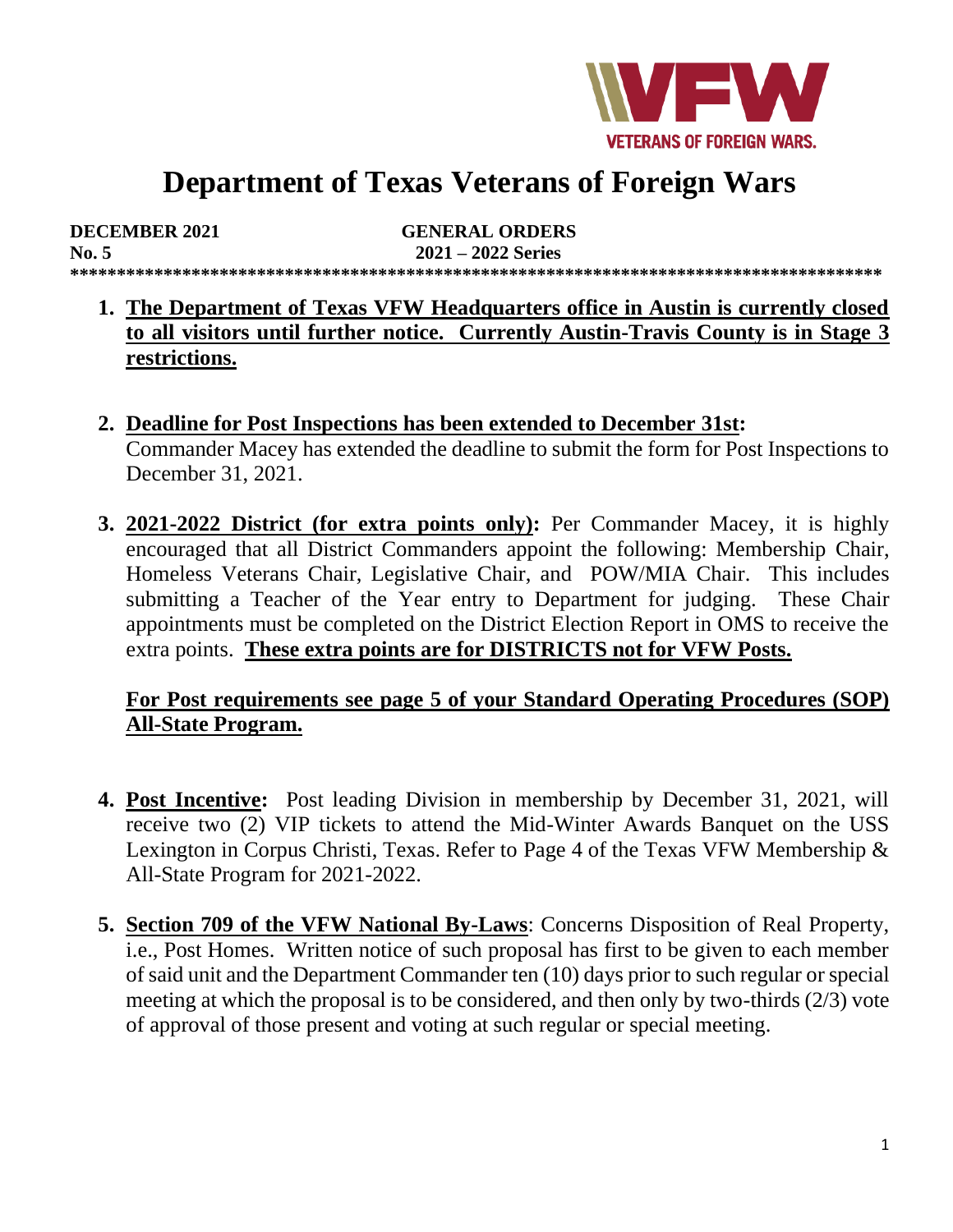- **6. Section 214:** Posts in violation of Section 214 of the By-Laws and Manual of Procedure (solicitation of funds) are subject to suspension. Contracts must be forwarded to and approved by Department of Texas VFW State Commander. Currently, we have an exclusive 10-year contract approved by the Council of Administration in 2017-2018 with V-Sweeps and amended with a 5-year extension in June of 2021 by the Council ending in June of 2031. **Eight-liners, skill machines, other Sweepstakes and similar devices are not authorized at this time by any Post.**
- **7. Reminder for Post Commanders (per State Commander Macey):** Reminder for all Post Commanders of Section 218(a)(1) Paragraph c. Insist that Post business and activities be conducted in such a manner that they do not violate any applicable governmental law, ordinance or regulation nor bring or tend to bring dishonor or embarrassment upon the Post, its members, or the Veterans of Foreign Wars of the United States.
- **8. Chain of Command:** Use your chain of command if there are issues at your Posts. It is asked that you start with the Post Commander, then the District Commander, and finally the State Commander. Most situations or problems can be rectified and resolved at the Post level.
- **9. Post Commanders:** Are directed to Section 103 of the Manual of Procedure, which prescribes the way applications for membership will be handled. **Applications for membership of new, reinstated or transfer members must be voted on by the members present at a regular Post meeting.**
- **10.Politics:** Members cannot represent the Veterans of Foreign Wars or Auxiliary within Texas concerning pending VFW sponsored legislation on a State or National level, or anything relevant to VFW policies of a State or National nature without first obtaining permission from Department of Texas VFW Headquarters.
- **11.Texas VFW Foundation**: The Texas VFW Foundation is continuously ready for the influx of assistance claims for individual veterans who have lost wages or been adversely affected due to COVID-19, and for the 2021 Hurricane season. Refer veterans to the Texas VFW Foundation website for financial assistance: [https://www.texasvfw.org/foundation.](https://www.texasvfw.org/foundation)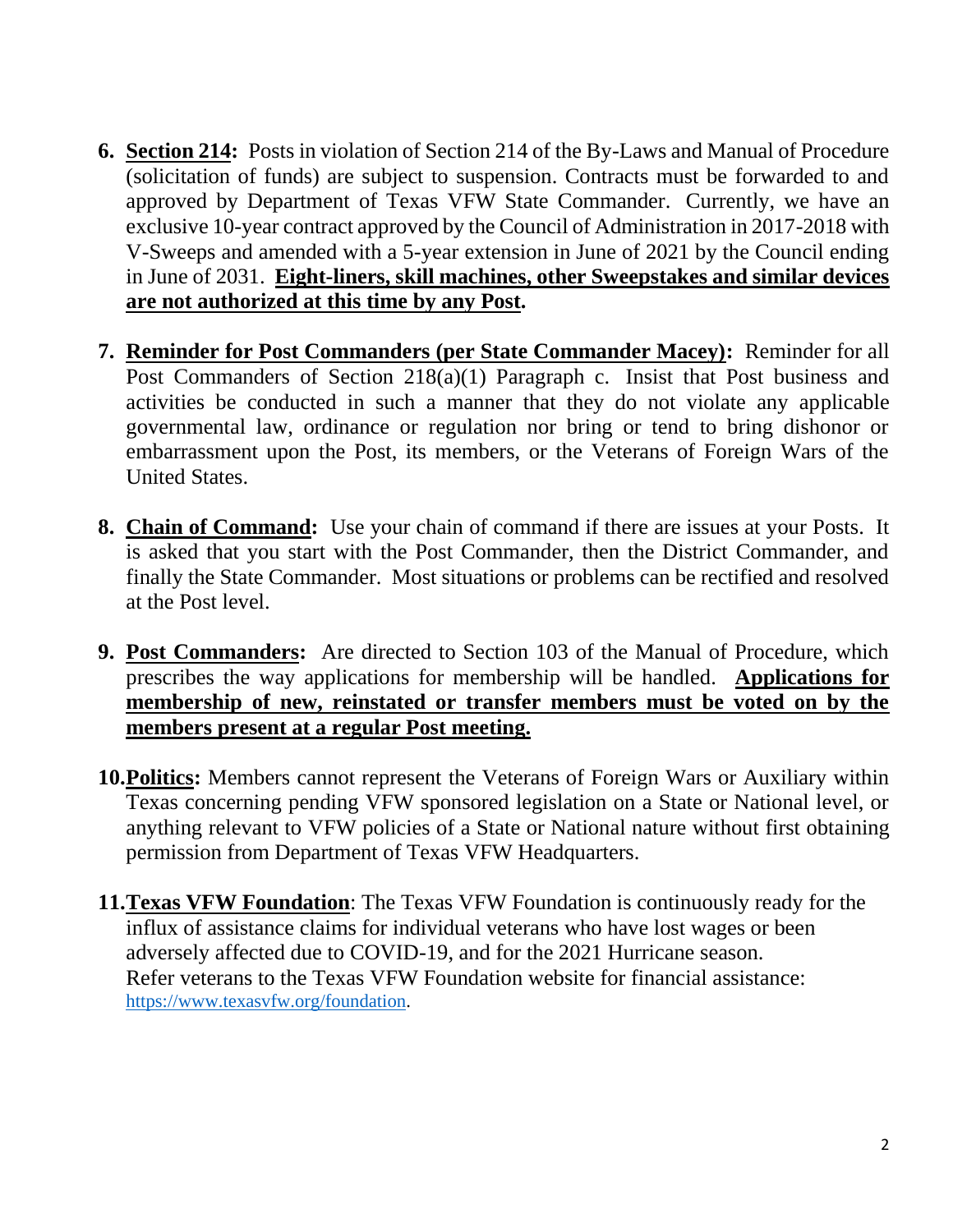| • District 18         | Dec $5th$  | Post 9175-Roma     |
|-----------------------|------------|--------------------|
| $\bullet$ District 3  | Dec $12th$ | Post 6796-Dallas   |
| • District 29         | Jan $8th$  | Post 6008-Hewitt   |
| $\bullet$ District 21 | Jan $9th$  | Post 9299-Alvarado |
| • District 14         | Jan $15th$ | Post 9192-Killeen  |
| • District 19         | Jan $15th$ | Post 6899-Trinity  |
| $\bullet$ District 25 | Jan $29th$ | Post 4372-Odessa   |
| • District 30         | Jan $29th$ | Post 4133-Trinidad |

## **12.District Meetings for December and January 2021:**

**13.District Commanders:** As we are fast approaching the inclement weather months, if you are going to cancel a District meeting, please notify not only your Posts respectively but also the State Adjutant, Lupita Perez, as soon as possible so that the Department Representative can be notified. Also, notify the Department of Texas VFW Headquarters the rescheduled District meeting date. We do not want anyone to have an accident during inclement weather.

# **14.Candidates for Department Office 2022-2023:**

State Commander, Lynn Toomer, Post 10429, Benbrook, D-21 State Senior Vice Commander, Larry Sanders, Post 10241, Lytle, D-20 State Junior Vice Commander, Anson Booker, Post 3892, Harker Heights, D-14 State Junior Vice Commander, Andrew Camplen, Post 688, Boerne, D-13 State Junior Vice Commander, Larry Levy, Post 5873, New Boston, D-12 State Junior Vice Commander, Robert Martinez, Jr., Post 2059, Kirby, D-20 State Quartermaster, Ben Lowrance, Post 1475, Amarillo, D-9 State Quartermaster, William "Bill" E. Smith, Post 8541, San Antonio, D-20 State Chaplain, Timothy Anderson, Post 3894, Waxahachie, D-30 State Chaplain, Michael "Foy" Day, Post 4692, Bryan, D-17 State Judge Advocate, Keith King, Post 3278, Brownwood, D-8 State Judge Advocate, Larry Velasquez, Post 8932, Corpus Christi, D-6 State Surgeon, Gerard P. "Jerry" Greene, Post 6796, Dallas, D-3 State Surgeon, Randall Johnston, Post 4376, Seven Points, D-30 National Council Member, Inge Conley, Post 12075, Humble, D-4 National Council Member, Keith King, Post 3278, Brownwood, D-8

**15.Section 901 of the National By-Laws, "Discipline of Members":** Members who have committed offenses recognized by the Veterans of Foreign Wars of the United States may be subject to Disciplinary Action. Members are reminded that acts of Sexual Harassment, Racial or Sexual Discrimination, and all other conduct prejudicial to good order and discipline or conduct determined to be unbecoming of a member will not be condoned.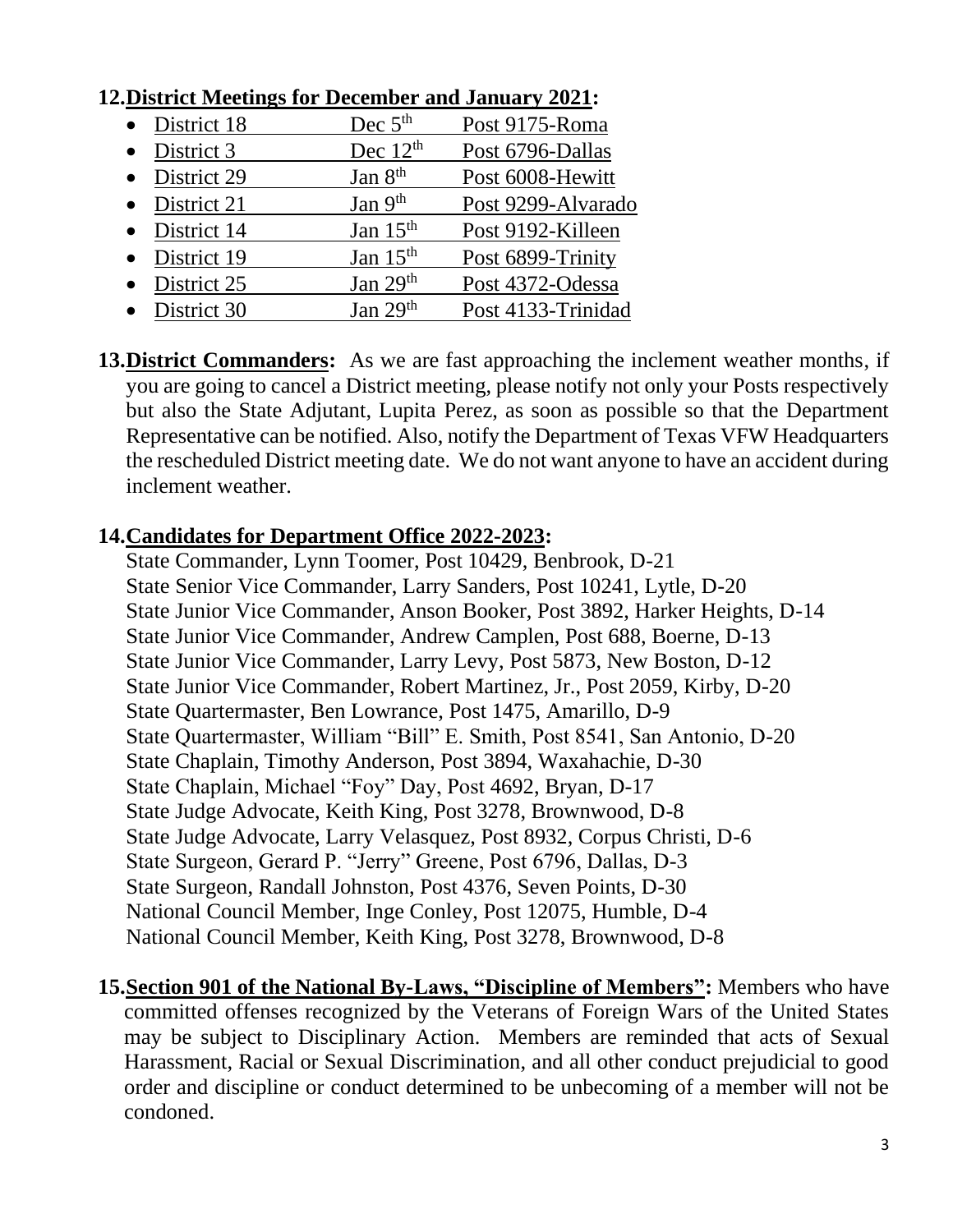In general, harassment and discrimination consist of any form of verbal, non-verbal, or physical conduct that is sufficiently severe and/or pervasive enough to have the purpose or effect of creating an intimidating, hostile, or offensive environment or otherwise interfering with another's ability to participate in VFW events. All members will be treated with dignity and respect and have the right to appeal.

# **16.Mandatory VPR's for 2021-2022:**

- May 1, 2022 (Loyalty Day)
- May 30, 2022 (Memorial Day)
- June 14, 2022 (Flag Day)

# **17.Reminder – Deadline Dates for Veteran Project Participation Reports (VPR's) to be submitted to the Department of Texas VFW Headquarters:**

- **December 10, 2021** Deadline to submit VPR for Veterans Day
- **January 5, 2022** Deadline to receive VPR for Pearl Harbor Day
- **February 25, 2022**  Deadline to receive VPR for Vietnam Peace Accord
- 18. Post Audits: The 2<sup>nd</sup> Quarter Post Audit Report (for 2021-2022 Administrative Year) will be due January 31, 2022, on Trustee's Audit forms. The (original) signed copy can be mailed or emailed to Department of Texas VFW Headquarters. The 3<sup>rd</sup> Quarter Post Audit Report will be due on April 20, 2022.

# **19.Mid-Winter Conference 2022 January 19-23, 2022:**

The 2022 Mid-Winter Conference will be held in Corpus Christi starting on Wednesday, January 19, 2022, through Sunday, January 23, 2022, at the Omni Corpus Christi Hotel located at 900 North Shoreline Blvd., Corpus Christi, Texas 78401. The Awards Banquet will be held on the USS Lexington on Saturday, January 22, 2022.

The Online Hotel Reservation Link is available at: <https://www.texasvfw.org/2022-mid-winter-convention>

You can also purchase Mid-Winter Awards Banquet tickets online at: <https://www.texasvfw.org/2022-mid-winter-convention> Banquet tickets are \$65.00 per person. Banquet ticket price includes transportation to and from the USS Lexington.

The "printable" tentative agenda is posted online; click on link below: https://9e0828bf-16ea-40c4-b5ed-1941b1f50033.filesusr.com/ugd/a85cfb\_0855e17dfc7348f7bd8d747255385857.pdf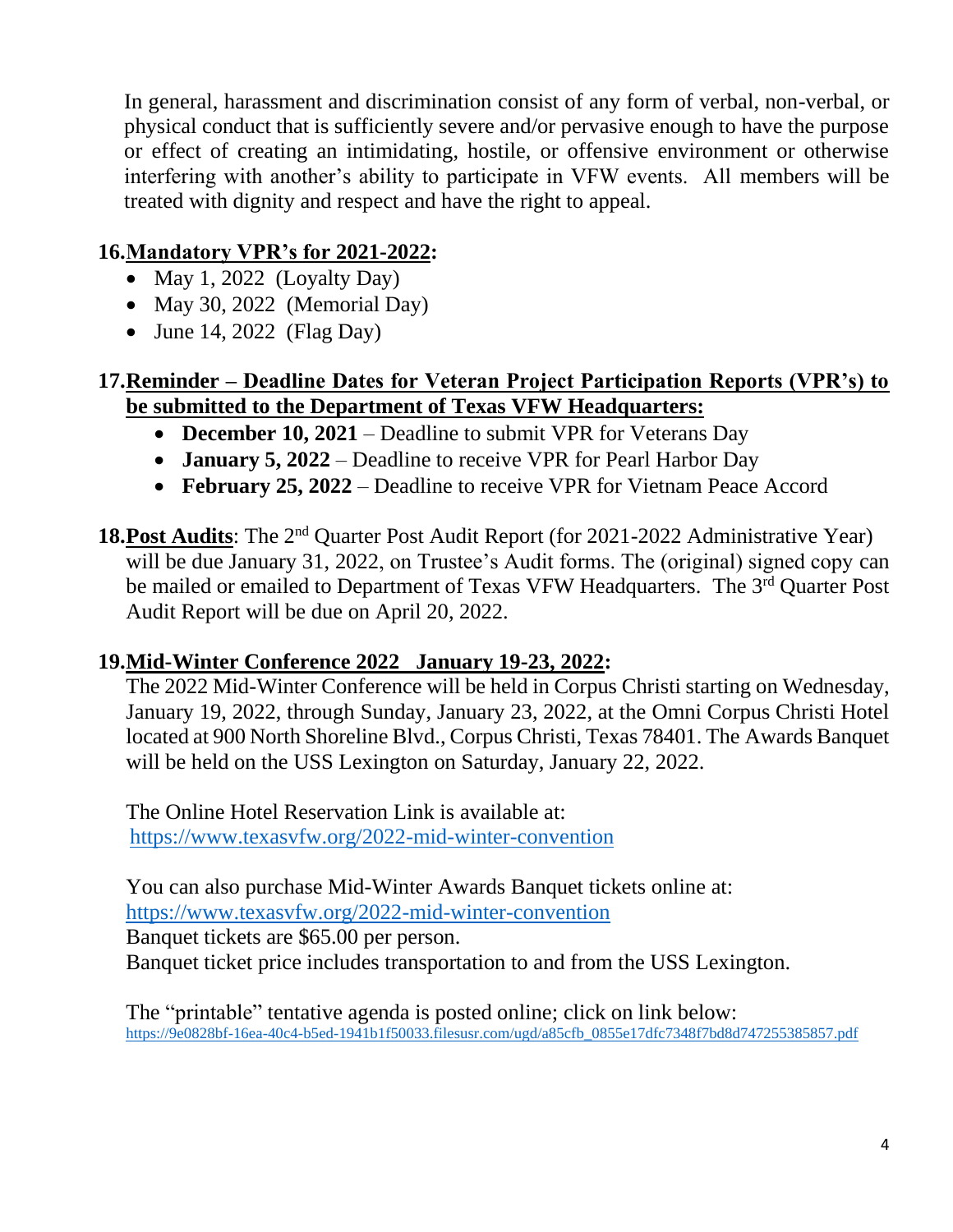# **20.Annual Texas VFW State Convention 2022 June 15-19, 2022:**

 Choctaw Conference Center 4216 South Highway 69/75 Durant, Oklahoma 74701 *More details will be posted after the Mid-Winter Conference on the Department of Texas VFW website.* 

**21.State Commander Macey's Homecoming**: The State Commander's Homecoming will be held in Porter, Texas, on March 24-26, 2022. *More details will be posted soon on the Department of Texas VFW website.* 

# **22.Department of Texas VFW HQs office (holiday schedule):**

- Starting at Noon on Wednesday, December  $22<sup>nd</sup>$  through Friday, December  $24<sup>th</sup>$ for the Christmas holidays.
- The office will be closed on Friday, December  $31<sup>st</sup>$  for the New Year's Eve holiday.

# **23.The Department of Texas VFW Headquarters office staff will be working remotely (from home) starting on Monday, December 27th through Thursday, December 30th .**

- During that time frame, the National VFW Headquarters will also be closed while we are working remotely from home.
- Normal office working hours for Department Headquarters in Austin will resume on Monday, January 3, 2022.
- **24.District/Post By-Laws**: Districts and Posts are reminded to review your By-Laws. If it has been more than five (5) years, you should revise them. Contact Wyonda Laurence, Department Secretary, and she can email you templates for the By-Laws. Email Wyonda for assistance: [wyonda@texasvfw.org](mailto:wyonda@texasvfw.org) or call her at 512-834-8535, extension 103.
- **25.Texas VFW Standard Operating (SOP) Procedures**: The SOP is available on the Department of Texas VFW website: [https://www.texasvfw.org/.](https://www.texasvfw.org/) Go to: Admin/SOP, Training Materials, Etc./Posts Books & Forms.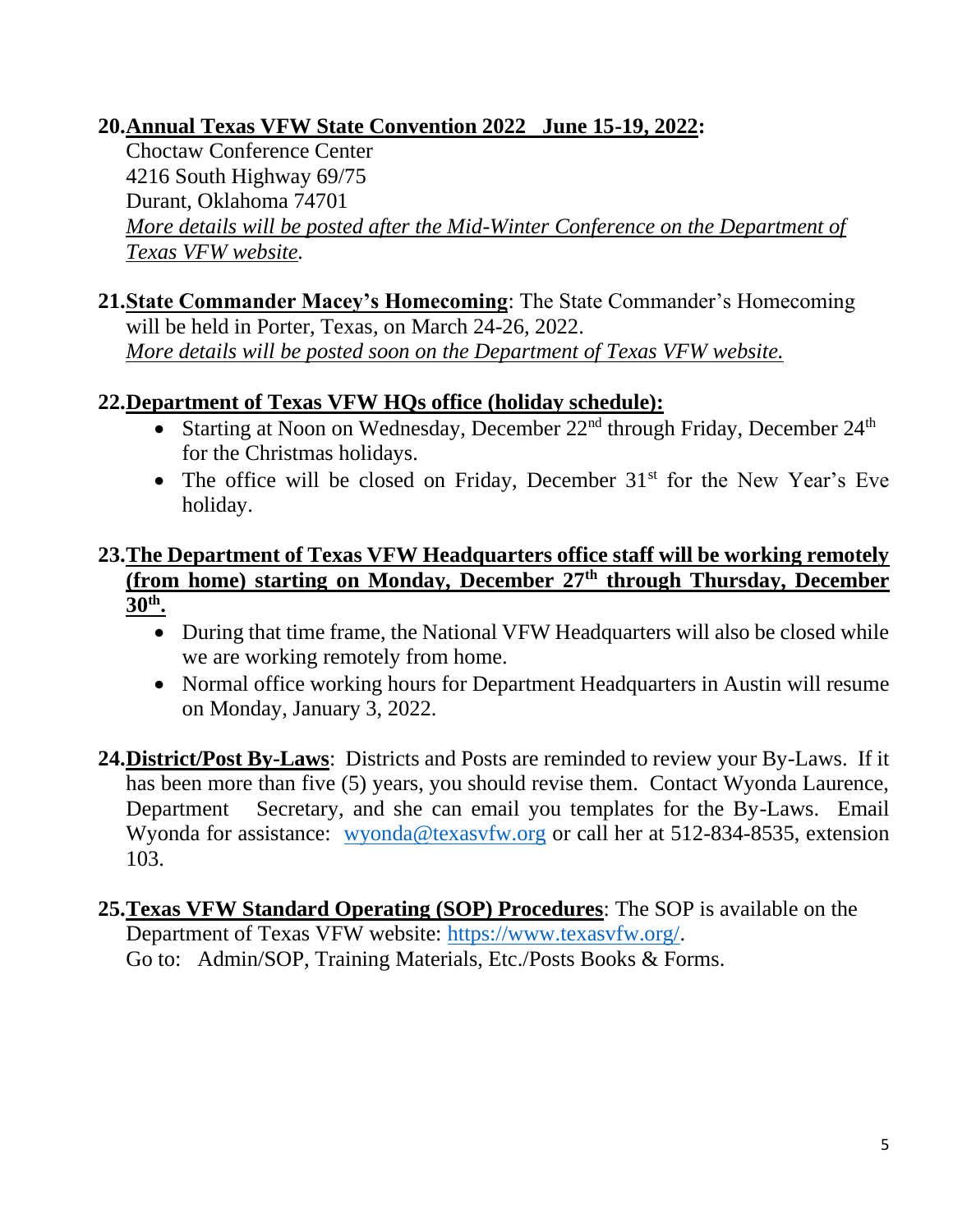**26.John Jowers, Data Management Specialist, Department HQs:** John Jowers is the Department Headquarters staff member to contact for the following items noted below. You can reach him by phone at 512-834-8535 (extension 106) or by email: [john@texasvfw.org.](mailto:john@texasvfw.org)

- Action Date Reports
- Post and District Audit Reports
- Buddy Poppy Orders
- Community Service Reports
- Insurance for VFW Posts
- Post Inspection Reports
- Quartermaster Bonds
- Status Sheet Issues (Posts and Districts)
- VPR's (Veteran Project Reports)

## **27.Stat Sheets:**

Stat sheets will be posted once a week on Thursdays. John Jowers, Data Management Specialist at Department Headquarters will be sending out supplemental information that will be addressing Administrative and Program requirements only.

## **28.Voice of Democracy/Patriot's Pen/Teacher entries for 2021-2022:**

The deadline for Districts to submit their winning Voice of Democracy (VOD), Patriot's Pen, and Teacher entries to the Department of Texas Headquarters was December 1, 2021.

## **Department Headquarters staff will contact the District Commanders before the Christmas holidays regarding the winners for:**

- The "Top Ten" Voice of Democracy student winners
- Patriot's Pen winners  $(1^{st}, 2^{nd}, 3^{rd}, 3^{rd})$  and  $4^{th}$  places)
- Teacher winners (K-5<sup>th</sup> grades,  $6^{th}$ -8<sup>th</sup> grades, and 9<sup>th</sup>-12<sup>th</sup> grades)

## **29.All-American Program:** Be sure to check out the All-American Program located on our Department of Texas VFW website and scroll down to 2021-2022 All American Program. <https://www.texasvfw.org/sop-training-materials>

**NOTE: One of the requirements for the All-American Criteria is a Post must have a social media page "Facebook" by the end of December 2021.**